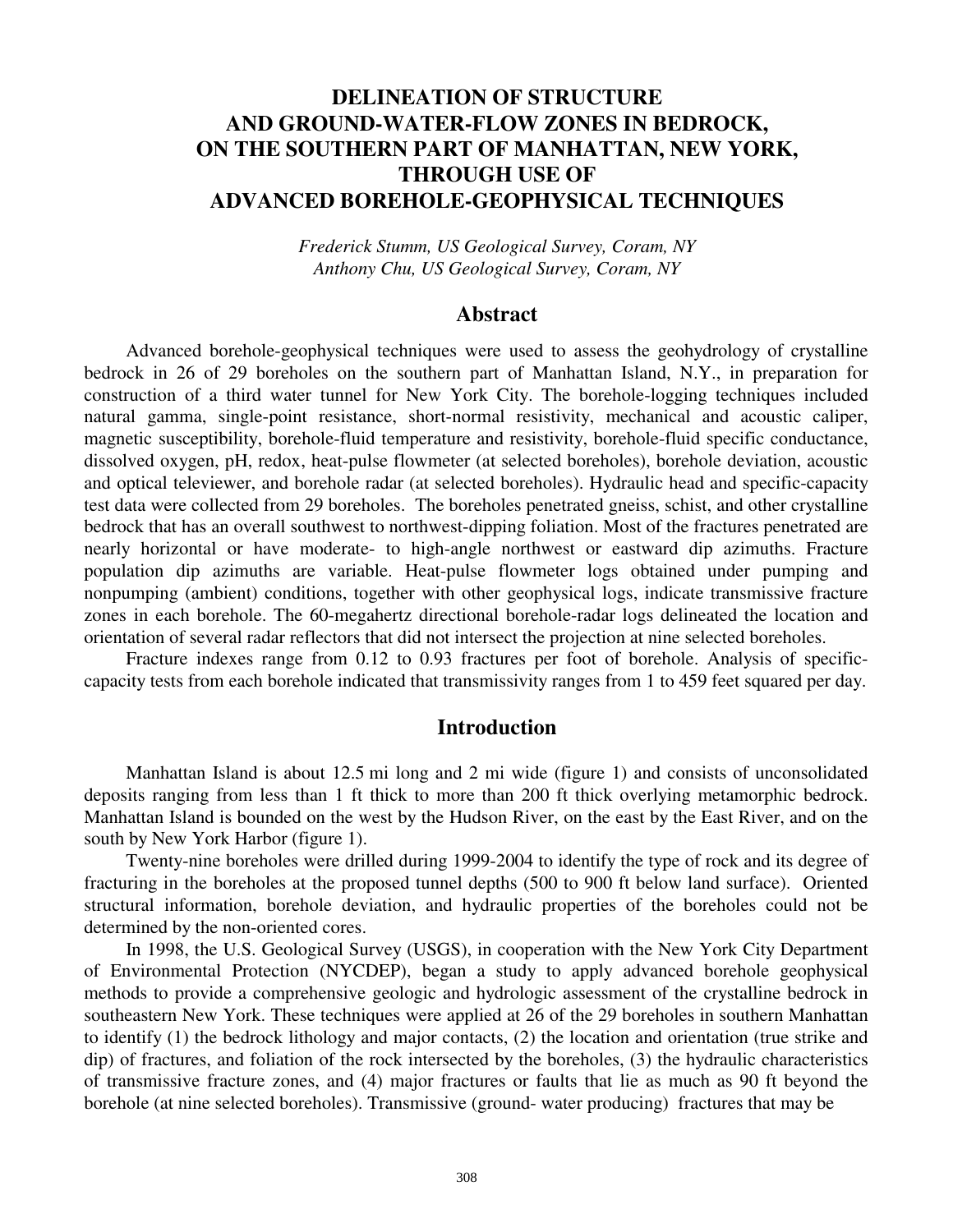

**Figure 1:** Southern Manhattan study area with northern and southern detail study areas, Manhattan Island, New York County, N.Y.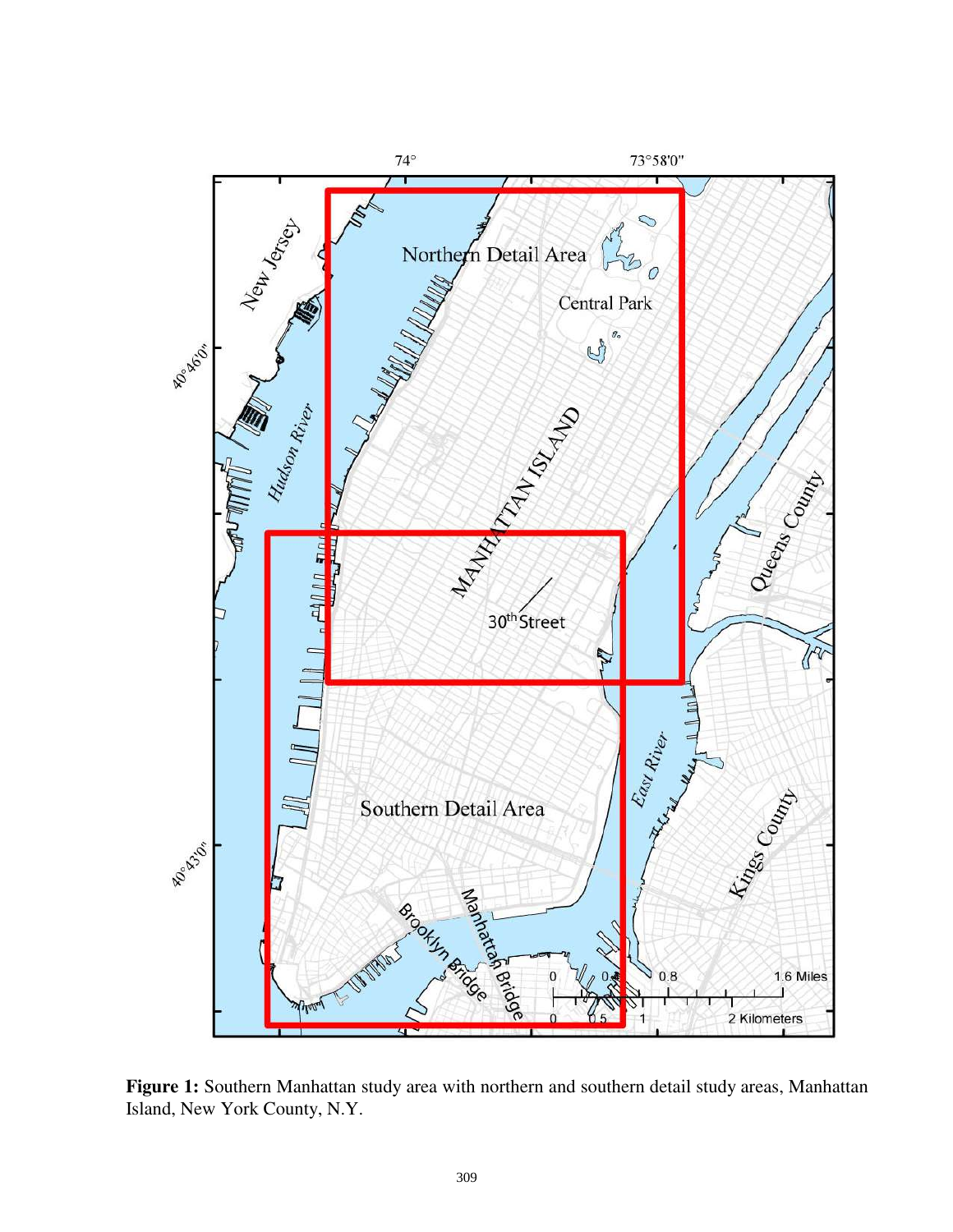intersected by the tunnel excavation could produce large quantities of ground-water flow into the tunnel.

### *Borehole Network*

Twenty-nine NX-sized (3-in diameter) boreholes were drilled by the diamond-core method to obtain continuous rock-core samples. All bedrock boreholes are cased from land surface through the unconsolidated overburden to the top of bedrock, and are uncased from the bedrock surface to the bottom of the drilled depth. Due to availability, only 26 of 29 boreholes were geophysically logged.

## *Hydrogeology*

Southern Manhattan is underlain by high-grade metamorphic bedrock consisting of a sequence of gneiss and schistose-gneiss interlayered with granite (Baskerville, 1992). The bedrock contains many fractures, some of which are transmissive. Depth to bedrock ranges from less than 1 to over 250 ft below land surface (BLS) within the southern part of Manhattan.

# **METHODS**

## *Borehole-Geophysical Logging*

Borehole-geophysical logs collected in this investigation included natural gamma, single-pointresistance (SPR), short-normal resistivity (R), mechanical and acoustic caliper, magnetic susceptibility (MAG), borehole-fluid temperature and resistivity, borehole specific conductance, dissolved oxygen (DO), pH, redox, heat-pulse flowmeter, borehole deviation, acoustic and optical televiewer (ATV and OTV), and directional borehole radar (Chu and Stumm, 2004; Stumm and others, 2001; 2004).

## *Geologic-Structure Analysis*

Foliation, fractures, and faults penetrated in each borehole were delineated from the analysis of OTV and ATV geophysical log analysis. Fractures were classified as small, medium, large, or very large, depending on the apparent aperture or width of the opening. Borehole-radar analysis at nine selected boreholes: (1) verified the assumption that most fractures extend beyond the borehole, (2) detected major fractures or faults as far as 90 ft from the borehole that may not intersect any borehole in the area and would otherwise have been missed, and (3) delineated the orientation (strike and dip) of these distant fractures or faults. A fracture index is calculated for each borehole.

## *Foliation*

Foliation analyses, grouped by depth, indicate populations with similar dip azimuths and dip angles. Foliation in each borehole was measured using OTV data. Analysis of the variations in foliation orientations in each borehole and within the study area included tadpole and stereonet plots (figures 2 and 3).

#### *Fractures*

Fracture analysis identifies populations with similar dip azimuths and dip angles. Analysis of the variations in fracture orientations in each borehole and within the study area included tadpole and stereonet plots (figures 4 and 5). Gouge-zones are defined as highly altered or weathered rock zones indicative of either mechanical or chemical weathering or weakening of the bedrock. Gouge-zones are typically found in the OTV log data and analyzed as fractures in the particular borehole's fracture index and stereonet analysis.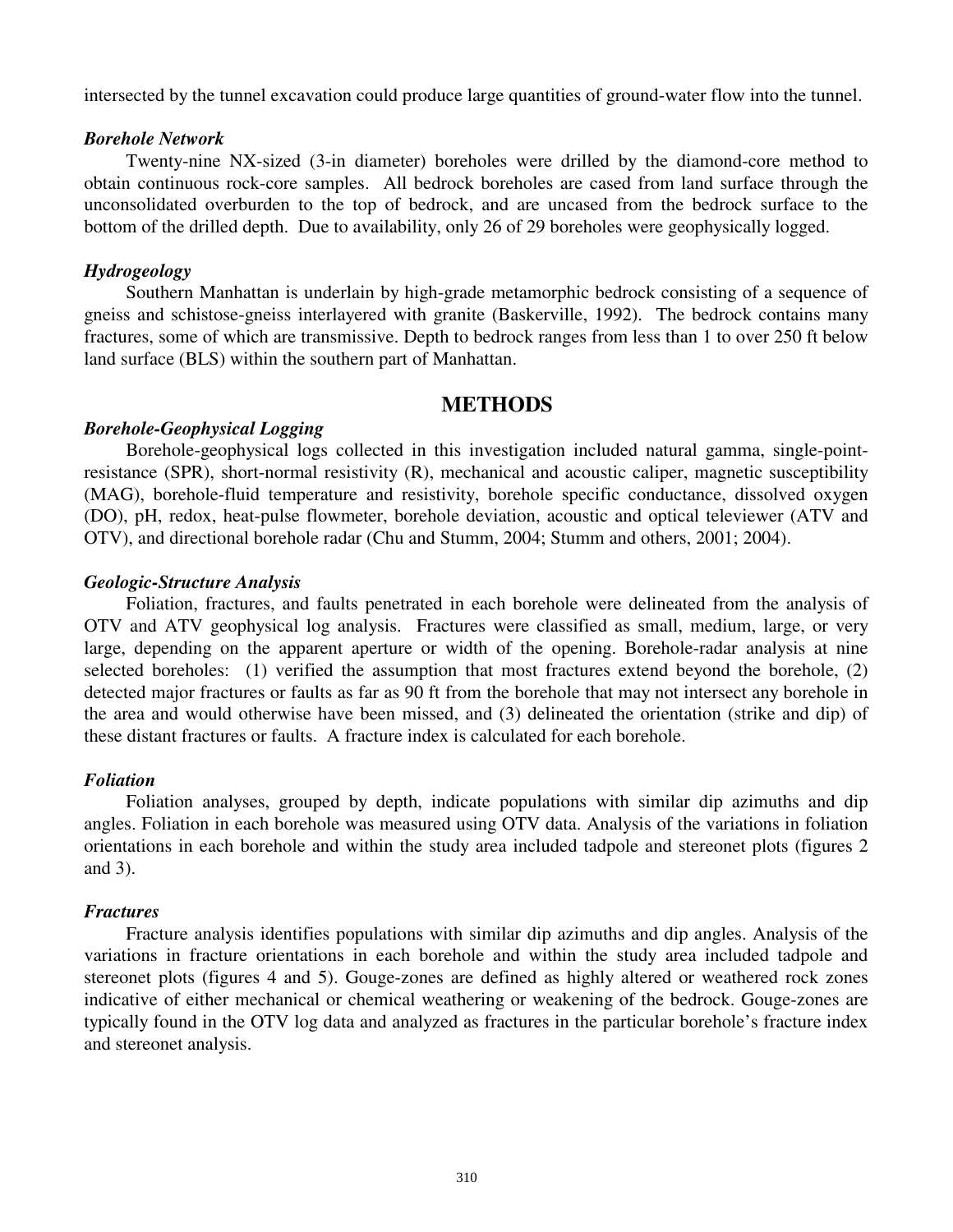

**Figure 2:** Bedrock borehole foliation, northern detail area, Manhattan Island, N.Y. (Stereonets are plotted as poles to planes).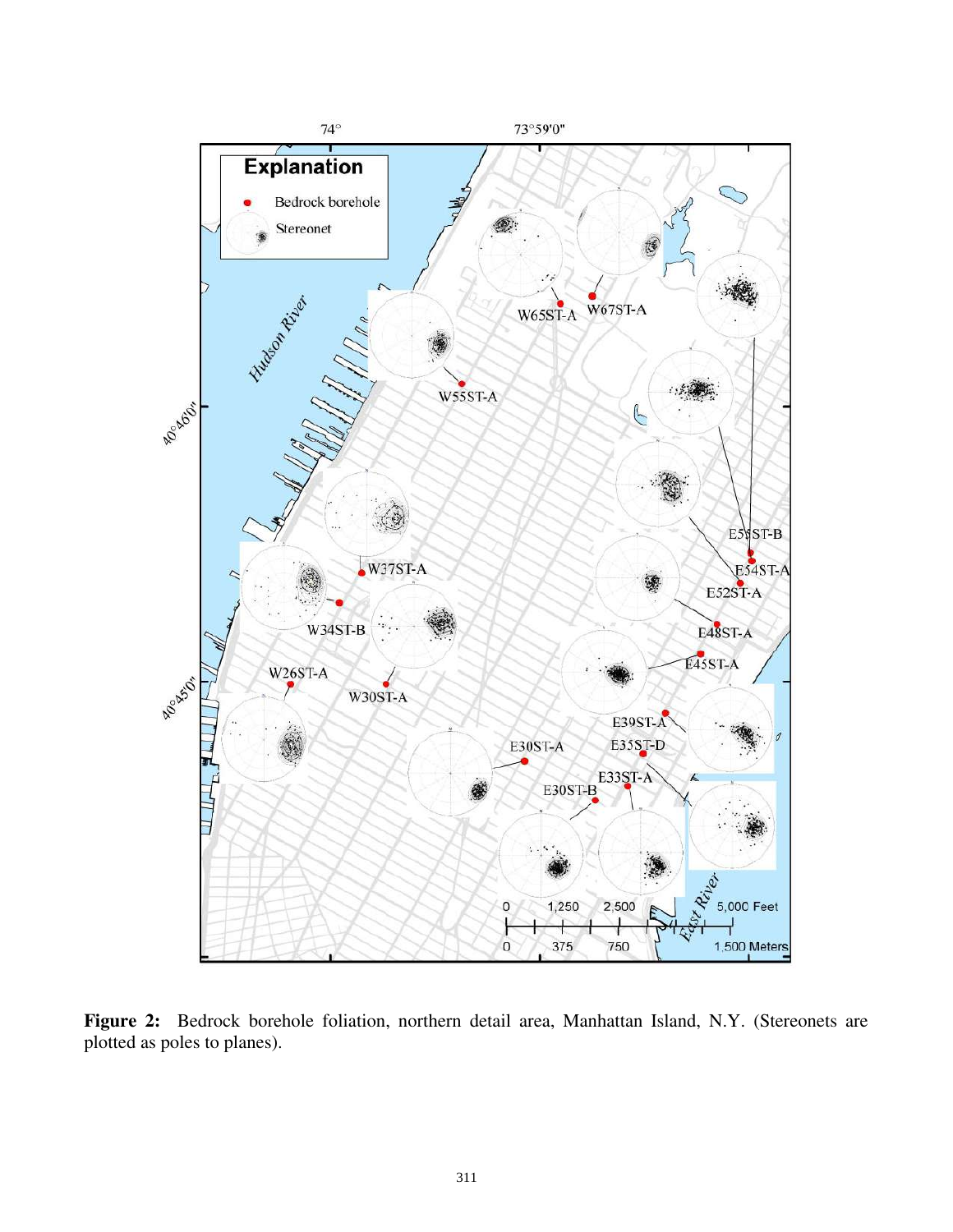

**Figure 3:** Bedrock borehole foliation, southern detail area, Manhattan Island, N.Y. (Stereonets are plotted as poles to planes).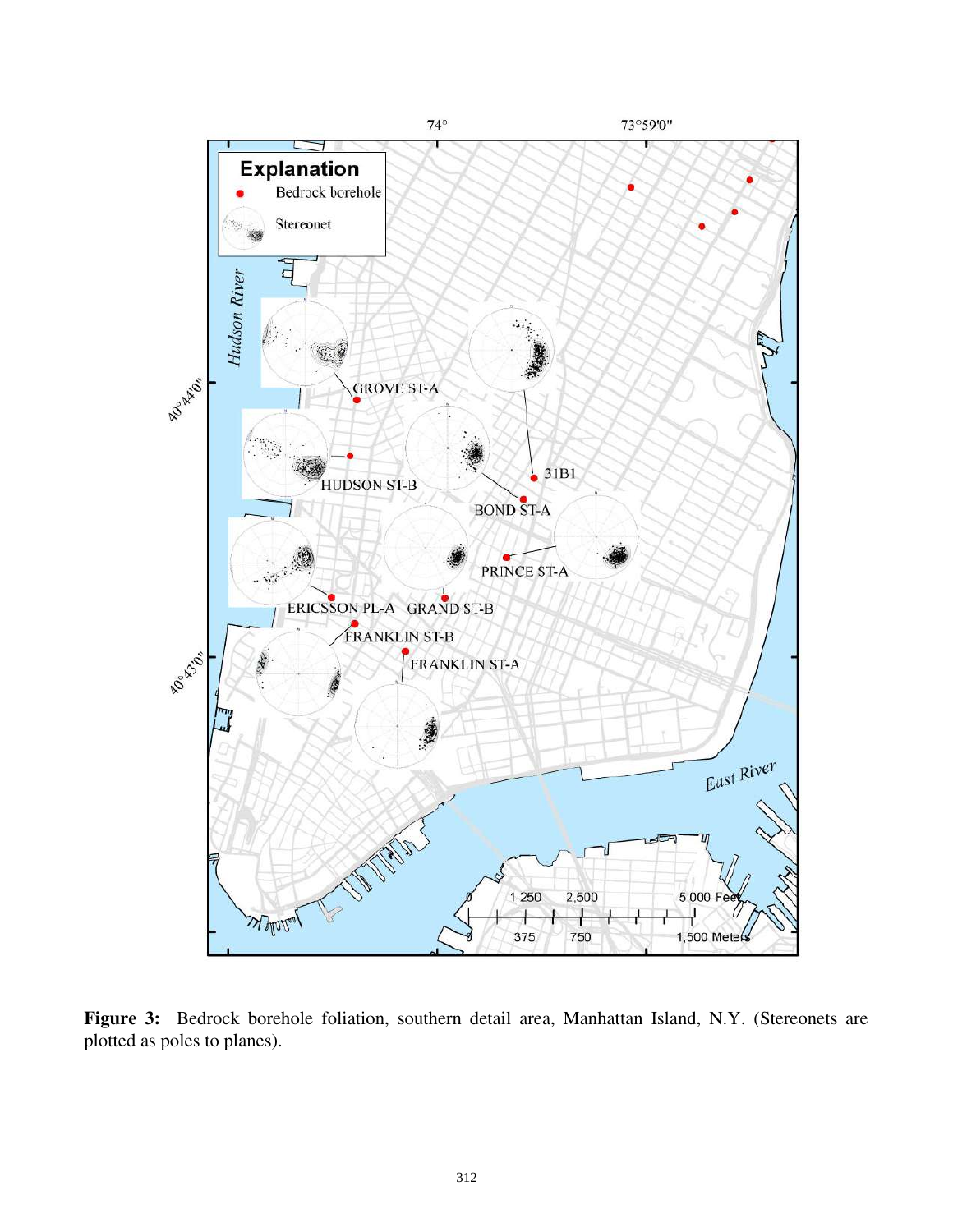

**Figure 4:** Bedrock borehole fractures, northern detail area, Manhattan Island, N.Y. (Stereonets are plotted as poles to planes).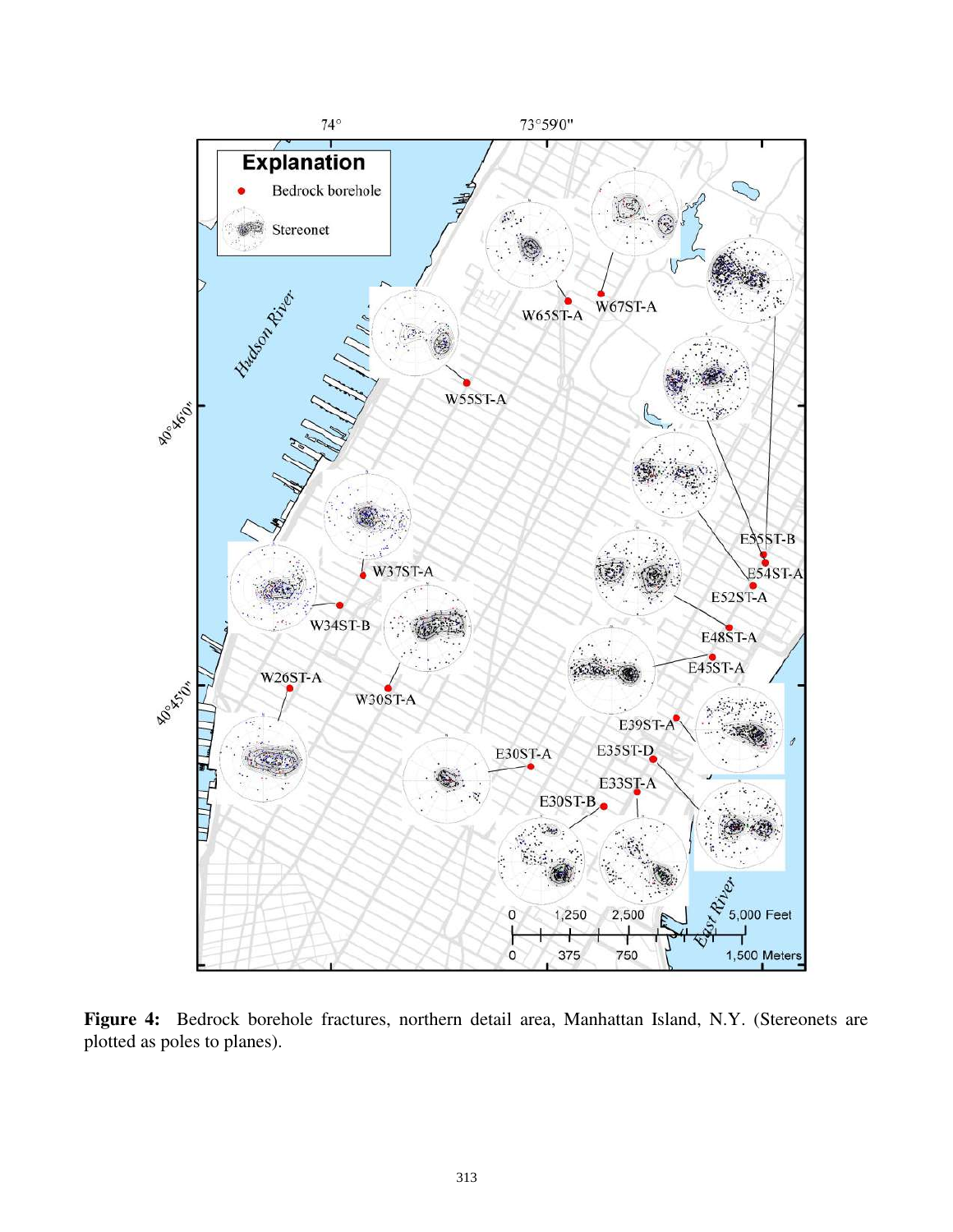

**Figure 5:** Bedrock borehole fractures, southern detail area, Manhattan Island, N.Y. (Stereonets are plotted as poles to planes).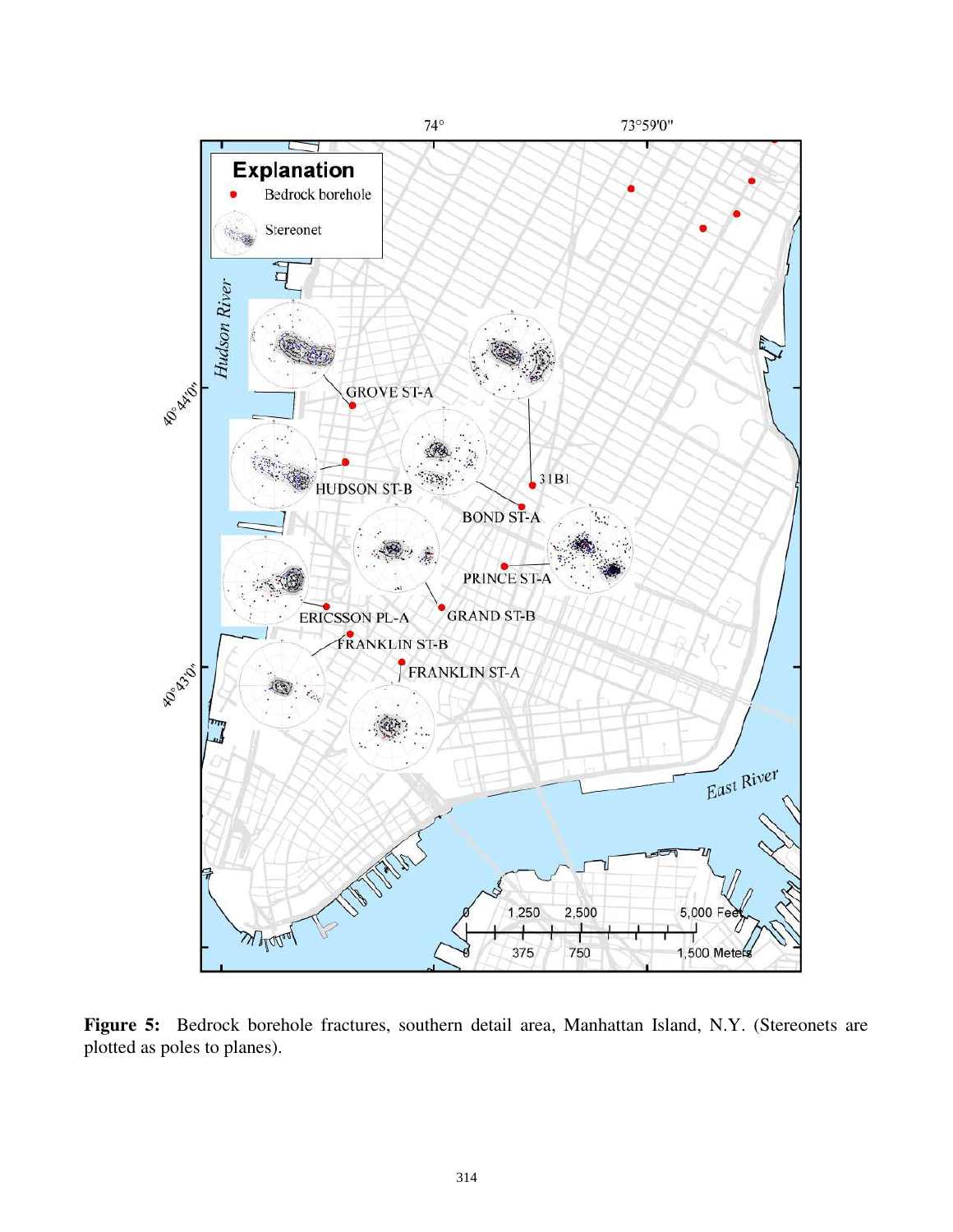#### *Faults*

OTV logs were carefully examined for evidence of offset or past movement along a fracture. A fracture is classified as a fault if there is evidence of offset or past movement along it. However, all faults were plotted as fractures and factored in the fracture index and stereonet analysis for a given borehole.

## **Ground-Water-Flow Analysis**

Ground-water levels were measured at all 29 boreholes during field visits from April 1999 through April 2004. Fluid-temperature and fluid-specific conductance logs were collected at 26 boreholes during ambient conditions. Flowmeter logs were collected at selected boreholes during ambient and pumping conditions. Measurements of the drawdown, pumping rate, and total pumping time at 28 boreholes during test pumping were applied to a computer program (Bradbury and Rothschild, 1985) to calculate specific capacity and transmissivity of the entire borehole.

A new geophysical tool herein called the "fluid parameter log" included fluid-temperature, fluid specific conductance (SpC), DO, pH, and redox logs, which were used to help delineate transmissive fractures within the boreholes. The conventional fluid temperature and resistivity logs do not always provide information on transmissive fracture locations. Abnormal temperature gradients can be caused by ground-water flow into or out of fractures intersected by the boreholes (Keys, 1990; Williams and Conger, 1990). Changes in water quality also may occur at transmissive fractures and by expanding the measurement parameters, changes in SpC, pH, DO and redox can be detected and more transmissive fractures can be delineated.

#### *Transmissivity*

Calculated transmissivity values for the boreholes ranged from 1 to 459  $\text{ft}^2/\text{d}$ . The transmissive fracture network is a discrete system that is not correlated specifically with the fracture index.

The flowmeter logs were analyzed through techniques of Paillet (1998, 2000), whereby differences between flow values at adjacent fracture zones within each borehole were attributed to measurement scatter and a possible net difference in borehole flow. Therefore, flow-log interpretation involves identification of the relative amounts of inflow or outflow occurring at specific depth intervals. Inflow or outflow at several depth intervals at each borehole is measured; each of these intervals coincides with a fracture, or sets of fractures. In accordance with the techniques of Molz and others (1989) and Paillet (2000), the effects of hydraulic-head differences between zones can be eliminated by analyzing flow under ambient and pumping conditions.

# **Delineation of Faults, Fractures, Foliation, and Ground-Water-Flow Zones**

Faults, fractures, and foliation were interpreted from OTV, ATV, borehole-radar, gamma, SPR, R, MAG and caliper logs. Typically, the gamma log response did not show many changes and is uniform throughout the boreholes. Anomalies in the gamma log correlating to fractures or lithologic changes are mentioned in the borehole geophysical log description. SPR and R log responses are variable with depth and correlated to either fracture density or slight lithologic or mineralogic changes in the bedrock (Chu and Stumm, 2004; Stumm and others, 2001; 2004).

The ATV, OTV, and borehole-radar analysis indicate that all boreholes penetrate moderately fractured rock that contains highly fractured zones. Every borehole contains medium and (or) large open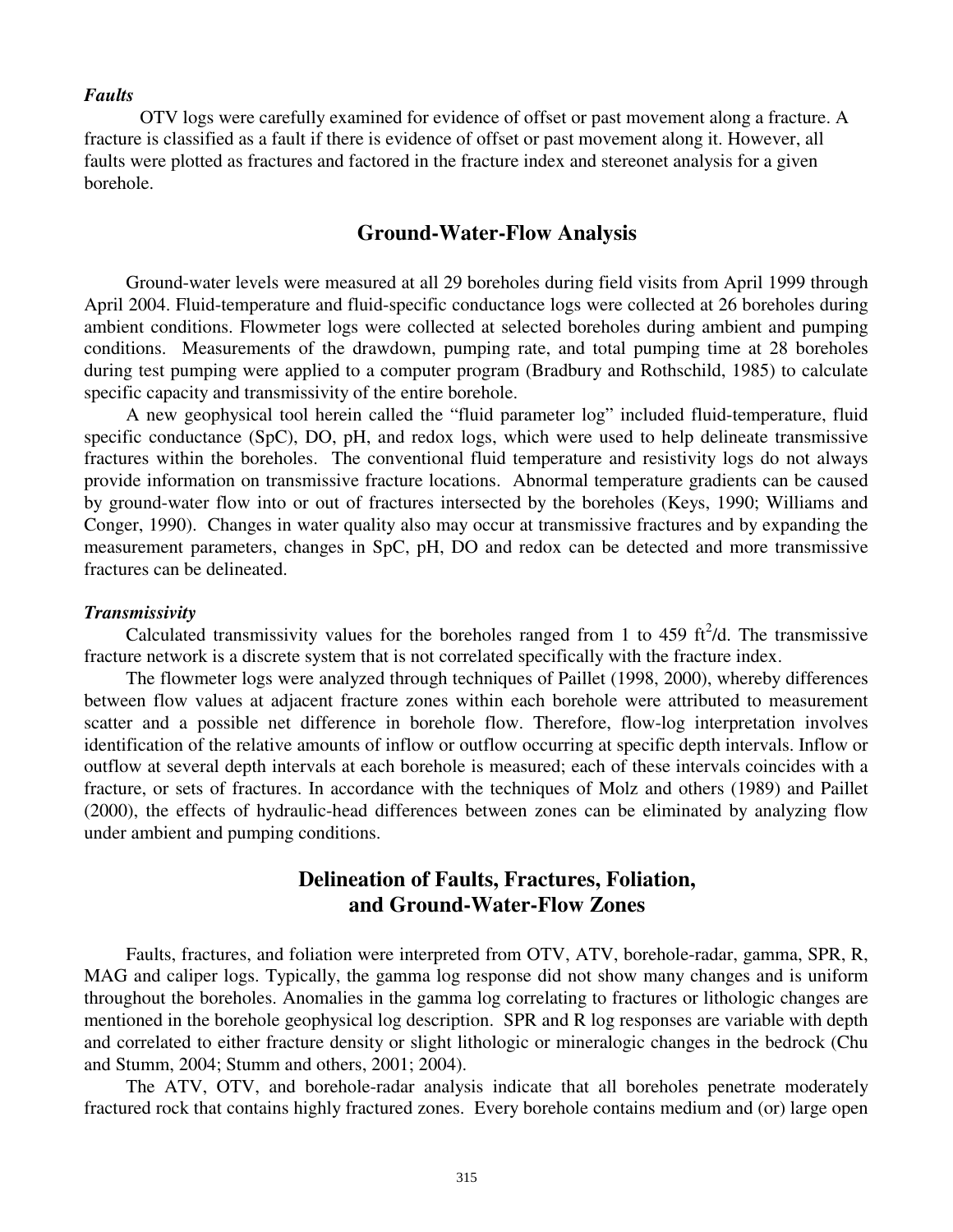fractures that are transmissive. Structural trends of these geologic units and borehole radar logs (at selected boreholes) indicate that most fractures and faults detected in each borehole may extend beyond each borehole. The gamma, SPR, R, fluid-temperature, fluid resistivity, specific conductance, DO, pH, and redox logs detected some of the fracture zones.

Two boreholes FranklinST-B and PrinceST-A were selected to show the geophysical logs collected and analyzed at most boreholes. The FranklinST-B borehole has 86 ft of casing and extends 555 ft BLS (-543.6 ft elevation). The borehole is uncased in fractured bedrock.

OTV analysis indicated a total of 58 fractures within the borehole and a fracture index of 0.12, which is the lowest of any southern Manhattan borehole analyzed. The fractures were predominantly small and medium. Two of these large fractures (at 549 and 550 ft BLS) were considered gouge zones. The foliation is nearly vertical in this borehole, with the highest dip angles measured of any southern Manhattan borehole. The SPR and R logs indicated a slight increase in rock resistivity with depth and delineated all large fractures and some medium fractures as low-resistivity zones (figures 6a and b).

The hydraulic head in FranklinST-B was -0.5 ft elevation. The borehole is within a local cone of depression. The fluid parameter logs indicated changes in slope at 95, 125, and 475 ft BLS (figure 6a). The DO log indicated increases in oxygen concentrations below 150 ft BLS, possibly due to steeply dipping fractures carrying shallow sources of ground water that may have intersected the large fractures penetrated by the borehole. Specific-capacity test analysis indicate the FranklinST-B borehole has a specific capacity of 0.59 (gal/min)/ft and the total borehole transmissivity is calculated to be 170 ft<sup>2</sup>/d.

The PrinceST-A borehole has 120 ft of casing and extends 665 ft BLS (-618 ft elevation). Analysis of the OTV and ATV log data indicated 504 fractures were penetrated within the borehole. The PrinceST-A borehole has a fracture index of 0.92. The majority of the fractures were small and medium in size. A large fracture and gouge zone is detected at 235 ft BLS, with an orientation of N28ºE 39ºNW.

Borehole radar logging imaged five potentially large fractures or faults away from the borehole. The overburden sediment has lower gamma response than that of the bedrock below (figure 6b).

The hydraulic head in the PrinceST-A borehole was 4.3 ft above sea level. Fluid temperature and fluid resistivity logs have slope changes indicating a possible leaky casing at 100 ft BLS and potentially transmissive fractures at 120, 162, 407, 507, 615, 640, and 650 ft BLS (figure 6b). Specific-capacity test analysis indicated the PrinceST-A borehole has a specific capacity of 0.32 (gal/min)/ft and a transmissivity of 90 ft<sup>2</sup>/d. Heat-pulse flowmeter logging within the borehole under ambient and pumping conditions indicated slight ambient upflow from 615 to 162 ft BLS (figure 6b). Transmissive fractures were delineated with the flowmeter at 162, 230, 407, 507, and 615 ft BLS. Analysis of the ambient and pumping flowmeter data indicate the fractures at 162, 230, 407, and 507 ft BLS have estimated transmissivities of 83, 2, 3, and 2 ft<sup>2</sup>/d, respectively. The transmissivity of the zone at 615 ft BLS was not determined and is probably below the detection limit of the flowmeter.

The highest foliation dip angles were found in the southernmost part of the study area. A gradual decrease in dip angles from westward to eastward and from southward to northward is indicated in the central part of the study area. Foliation dip angles in the northwesternmost part of the study area are about 75˚.

No general correlation between fracture orientation and depth is evident in the study area. Total borehole fracture-population orientations are (1) nearly horizontal, and (2) moderate- to high-angle dip with a west-to-northwest dip azimuth. Dipole fracture populations were detected in the seven boreholes (E35ST-D, E39ST-A, E45ST-A, E48ST-A, E52ST-A, E54ST-A, and E55ST-B) boreholes. Fractures in the northwesternmost part of the study area were dominated by sub-horizontal orientations. Many fractures were detected throughout the study area with dip angles in excess of 70˚. Analysis of the 60- MHz directional radar at nine boreholes indicated strong radar reflectors that are probably fractures that,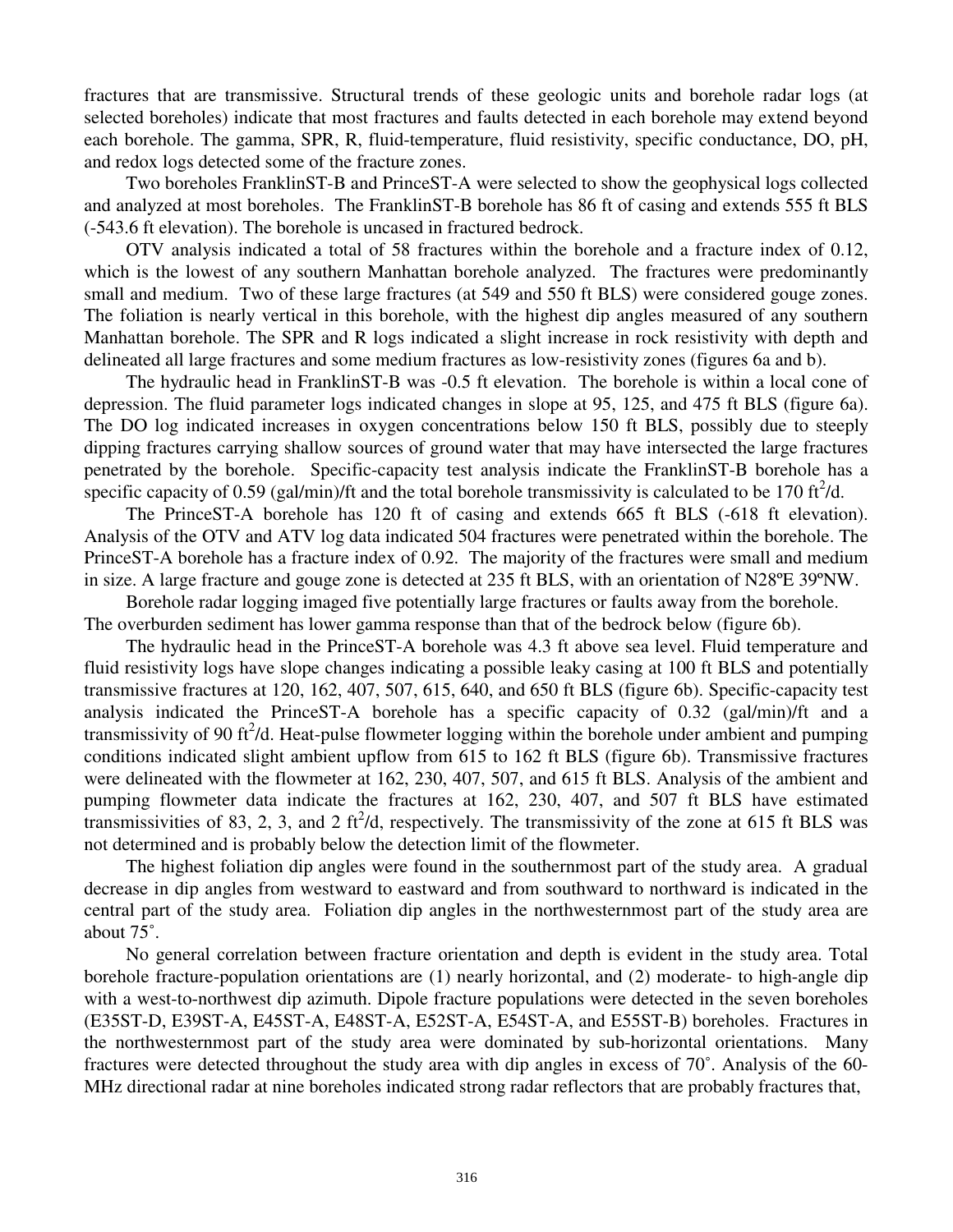

**Figure 6:** Suite of borehole geophysical logs from boreholes **A.** FranklinST-B, and **B.** PrinceST-A, Manhattan Island, N.Y. Figure 6: Suite of borehole geophysical logs from boreholes A. FranklinST-B, and B. PrinceST-A, Manhattan Island, N.Y.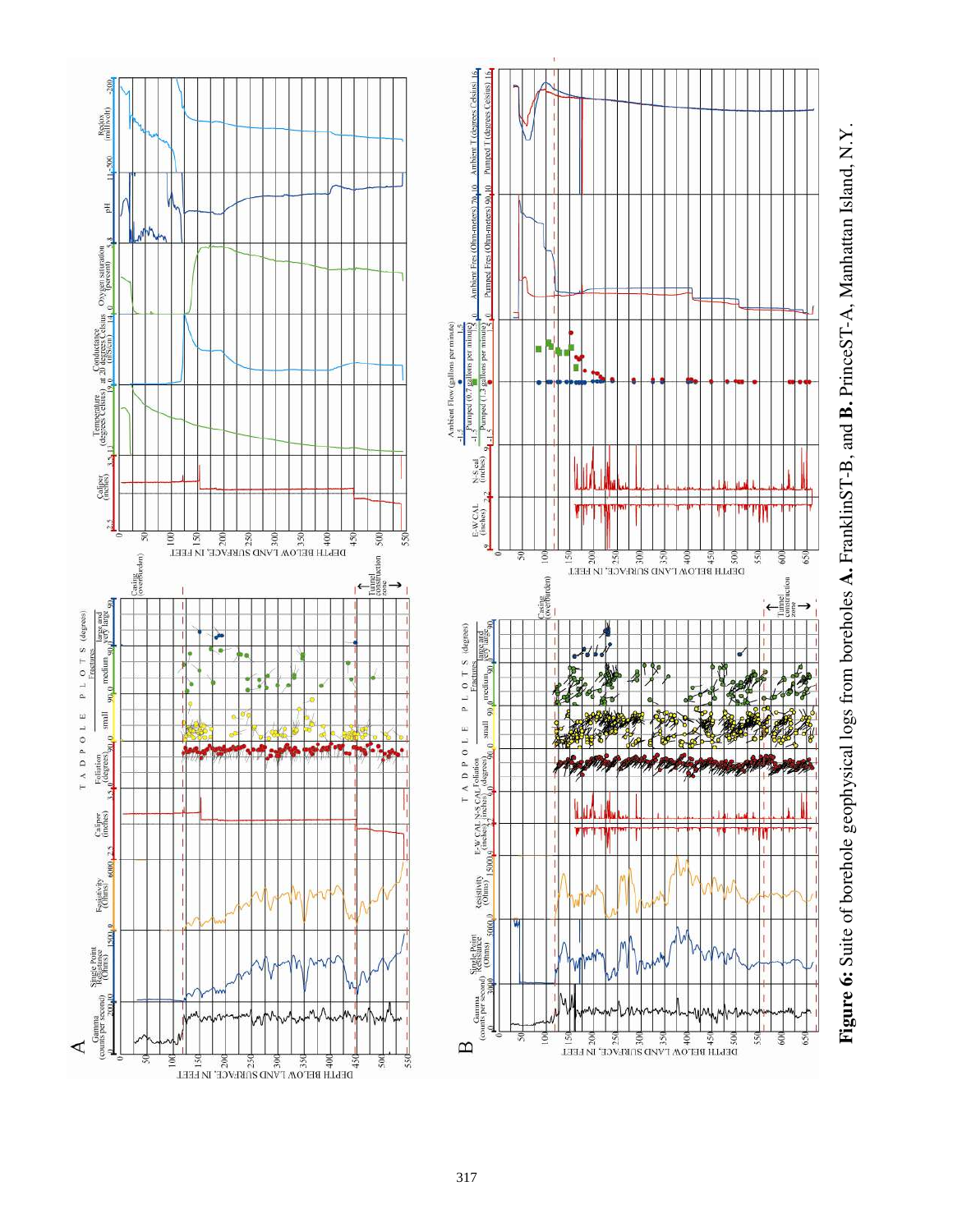if transmissive, could produce appreciable quantities of ground-water to flow. Faults were detected in sixteen of the twenty-six geophysically logged boreholes.

Water levels in the fractured bedrock are highest in the north-central part of the study area (58 and 66 ft elevation), and lowest in the southern and coastal areas. Analysis of the distribution of hydraulic head in Manhattan indicate the fractured-rock ground-water flow system is a continuum of interconnected, transmissive fractures, and that with areas of recharge (highest head) are in the northcentral part of the study area, and areas of discharge (lowest head) along the coastline and southern end. The lowest water levels (-23 ft elevation) are in boreholes in the eastern-central part of the island. This area consists of a large cone of depression or series of depressions due to the pumping of shallow railway tunnels. The ground-water divide generally follows the central spine of southern Manhattan Island.

## **Conclusions**

Twenty-nine boreholes on the southern part of Manhattan Island were drilled to provide cores, geophysical logs, and geotechnical information. In 1998, the USGS, in cooperation with the NYCDEP, began a study to apply advanced borehole-geophysical methods to assess the hydrogeology of the crystalline bedrock in southeastern New York including Manhattan Island.

The geophysical logs provided data on the location and orientation (dip azimuth and dip) of fractures (Optical and Acoustic televiewers), the orientation (dip azimuth and dip) of rock foliation (Optical Televiewer), locations of contacts between rock units of differing lithology, and locations of possible transmissive (water-producing) fractures. The geophysical logs also provided information on the magnetic susceptibility, electrical resistivity and resistance of the bedrock, the direction and quantity of ground-water flow within the borehole, resistivity, temperature, specific conductance, dissolved oxygen, pH, and redox of ground water, a profile of the borehole diameter, and the extent of fractures or geologic features up to 90 ft beyond the borehole.

The bedrock beneath the southern part of Manhattan contains numerous fractures. Depth to bedrock ranges from less than 1 to more than 250 ft below land surface. Unconsolidated sediments overlie the bedrock and were cased in the open boreholes. Stereonet and tadpole analyses were used to identify foliation and fracture relations.

Some of the boreholes have large transmissive fractures that may produce appreciable quantities of ground-water flow. Fracture indices range from 0.12 to 0.93 fractures per foot of bedrock. No correlation is indicated between fracture orientation and depth. Total-borehole fracture population dip azimuths are somewhat variable throughout the study area, with east or northwest azimuths in the northeastern part; northwest, southwest, and west in the central part; and southwest, northwest, west, and northeast in the southernmost part of the study area.

The average foliation of the bedrock ranges from southwest to northwest dip azimuth. Foliation in the northeastern part have common strikes with dip angles of about 75˚ dipping toward the northwest. Foliation in the central part dips toward the northwest to west. Foliation dip angles ranged from 70˚ in the southwestern part to less than 15˚ and sub-horizontal along the southeasternmost part of the study area. Foliation dip azimuths in the southernmost part of the study area are northwest to westward.

Analysis of the 60-Mhz directional radar at nine selected boreholes indicated strong radar reflectors, which probably are fractures that extend beyond the boreholes and would intersect the boreholes if the boreholes were deeper. Radar analysis indicated that some of these fractures, if water bearing, could produce appreciable quantities of ground-water flow.